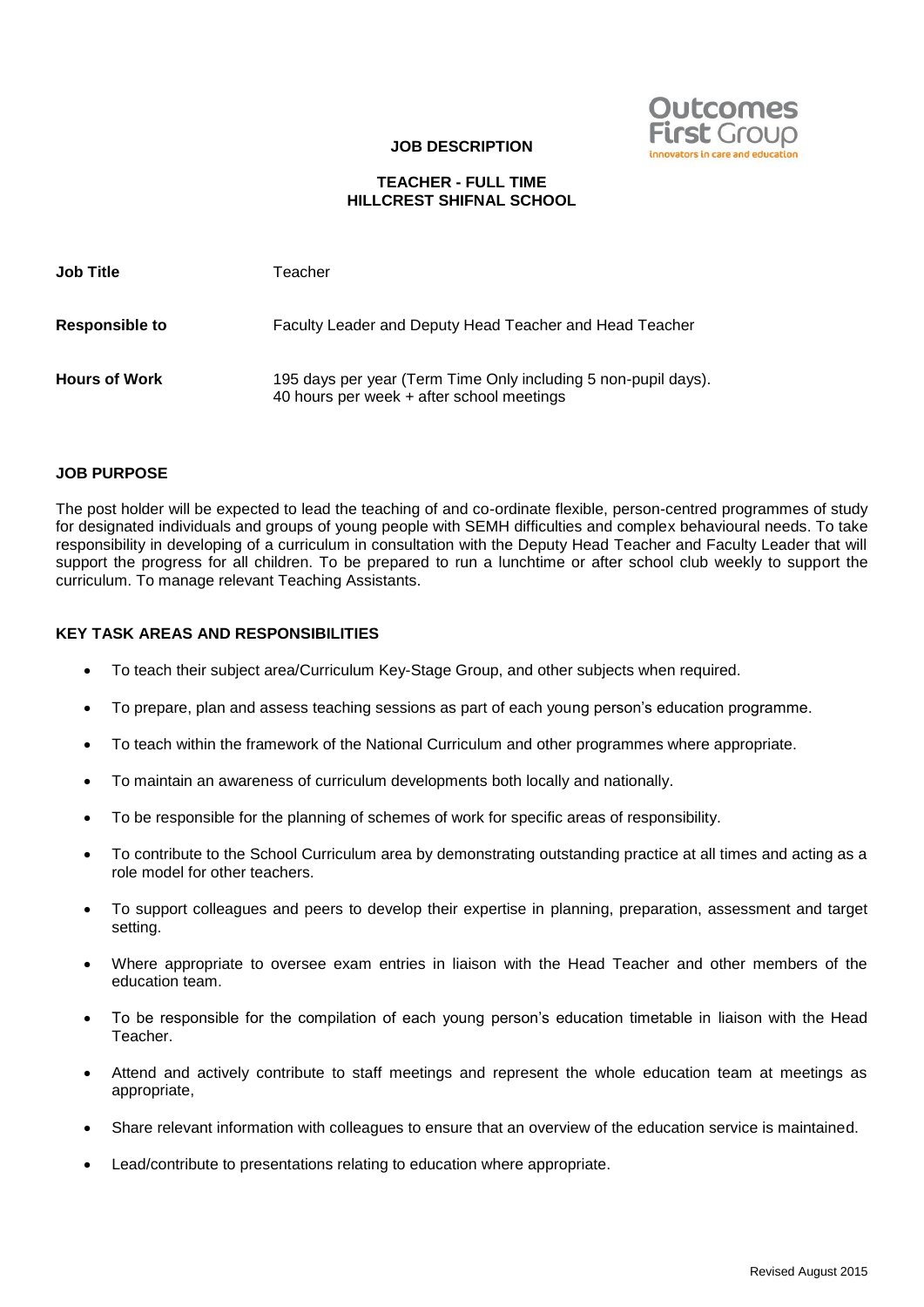- Make baseline and potential assessments of educational attainment, and set challenging yet achievable targets for improvement.
- Monitor progress of young people through regular tracking of performance.
- Present written assessments of individual referrals as required.
- Liaise with previous educational establishments and LA's especially for those young people with Education, Health and Care Plans.
- Write and implement Individual Education Plans for each young person in liaison with the education team.
- Write reports for Annual Reviews for pupils in the Class/Tutor Group.
- Deliver lessons creatively, using the whole site and not restricting learning to the classroom.
- Build a relationship with all young people, which encourage their interest and participation in education.
- Assess and manage risk effectively in education and community settings.
- To facilitate effective communication and record keeping of young people's progress.
- Write and present education reports.
- Work collaboratively with all members of the multi-disciplinary team and share information with team members in informal and formal situations.
- Report relevant aspects of the young person's educational performance and behaviour outcomes' to appropriate multi-disciplinary team members and outside agencies.
- Attend mandatory training.
- Identify purposeful educational training needs that will benefit personal professional development, other colleagues and/or young people.
- Maintain high professional standards at all times in terms of personal behaviour and carrying out duties as an educationalist.
- Reflect on and evaluate your own performance and the performance of the team.
- Participate in supervision/training groups.
- Demonstrate evidence of professional development through participation in internal and external training opportunities, personal study and practical experience.
- Apply specialist knowledge and skills in order to demonstrate professional proficiency.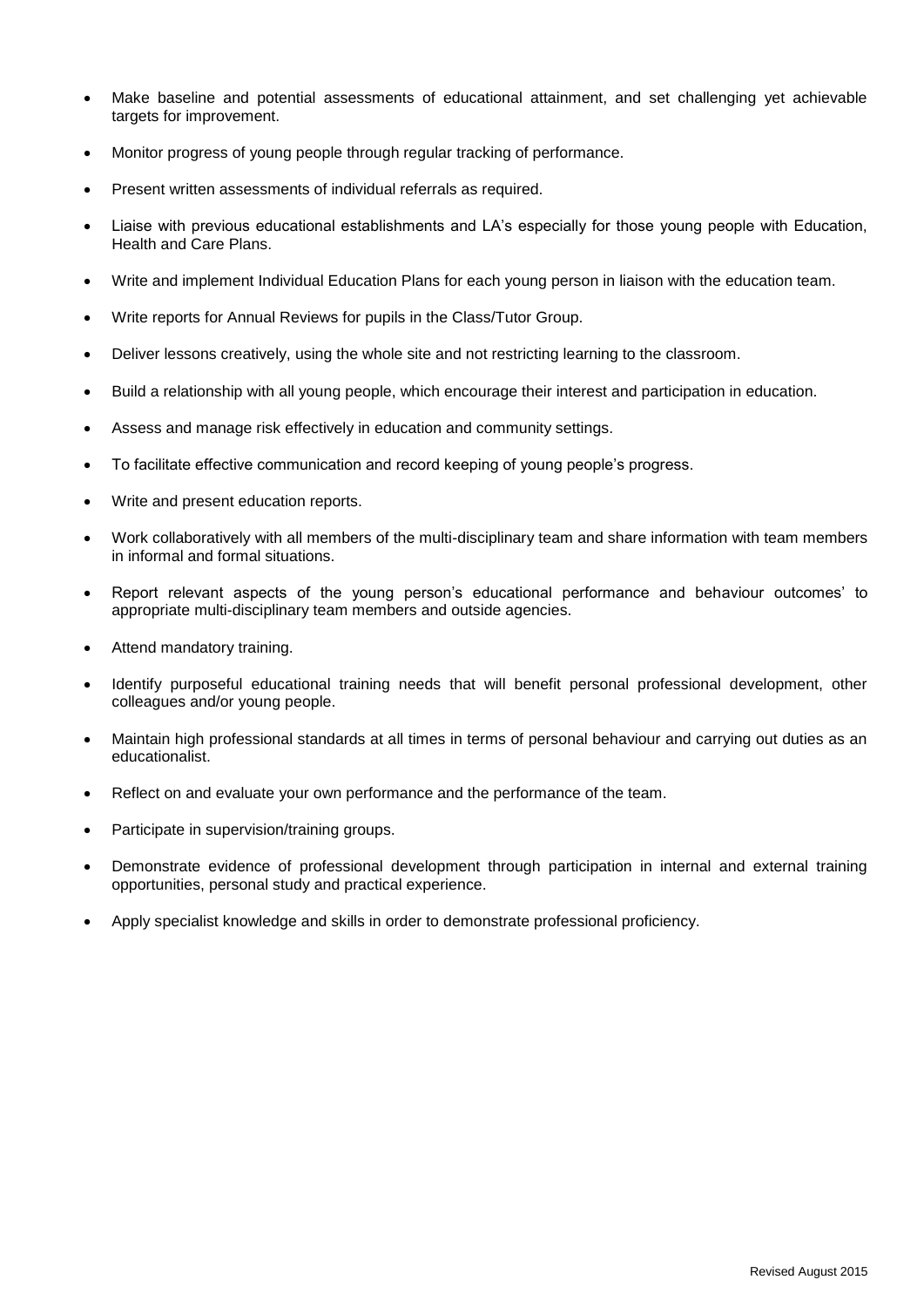## **PERSON SPECIFICATION**

### **TEACHER**

| <b>Experience</b>                                                                                                                                                                                                                      | <b>Essential</b> | <b>Desirable</b> |
|----------------------------------------------------------------------------------------------------------------------------------------------------------------------------------------------------------------------------------------|------------------|------------------|
| Knowledge of current education in terms of practice and process.                                                                                                                                                                       | ✓                |                  |
| Knowledge of online learning opportunities.                                                                                                                                                                                            |                  |                  |
| Knowledge of the National curriculum and other programmes related<br>to Secondary Phase education.                                                                                                                                     | ✓                |                  |
| Experience of working with young people with SEMH/behavioural<br>difficulties.                                                                                                                                                         |                  | ✓                |
| <b>Skills, Knowledge and Aptitudes</b>                                                                                                                                                                                                 |                  |                  |
| Ability to lead and motivate staff and act as an effective role model.                                                                                                                                                                 | ✓                |                  |
| Ability to lead and work effectively in a team.                                                                                                                                                                                        | ✓                |                  |
| Effective IT skills.                                                                                                                                                                                                                   | ✓                |                  |
| The desire to work with a challenging client group and empower them<br>to succeed.                                                                                                                                                     |                  |                  |
| Flexibility.                                                                                                                                                                                                                           |                  |                  |
| Ability to work under minimal supervision.                                                                                                                                                                                             |                  |                  |
| Ability to build and maintain effective working relationships.                                                                                                                                                                         |                  |                  |
| Ability to reflect and critically appraise own performance                                                                                                                                                                             |                  |                  |
| Ability to maintain accurate record keeping systems.                                                                                                                                                                                   | ✓                |                  |
| Ability to demonstrate an awareness of equality issues and commitment<br>to the aims and objectives of the policy in employment and client care<br>and education. Able to deal fairly and equally with colleagues and young<br>people. | ✓                |                  |
| Ability to cope with the physical and emotional demands of working with<br>challenging young people.                                                                                                                                   | ✓                |                  |
| To promote a positive outlook in preparing the young people for Secondary<br>education and growing up.                                                                                                                                 | ✓                |                  |
| Awareness of planning programmes of study for a range of subject areas.                                                                                                                                                                |                  |                  |
| Awareness of effective teaching and learning styles and assessment.                                                                                                                                                                    |                  |                  |
| Commitment to client centred non-discriminatory practice.                                                                                                                                                                              |                  |                  |
| Effective communication and presentation skills.                                                                                                                                                                                       |                  |                  |
| <b>Qualifications and Training</b>                                                                                                                                                                                                     |                  |                  |

Qualified Teacher Status and Degree in a related subject.